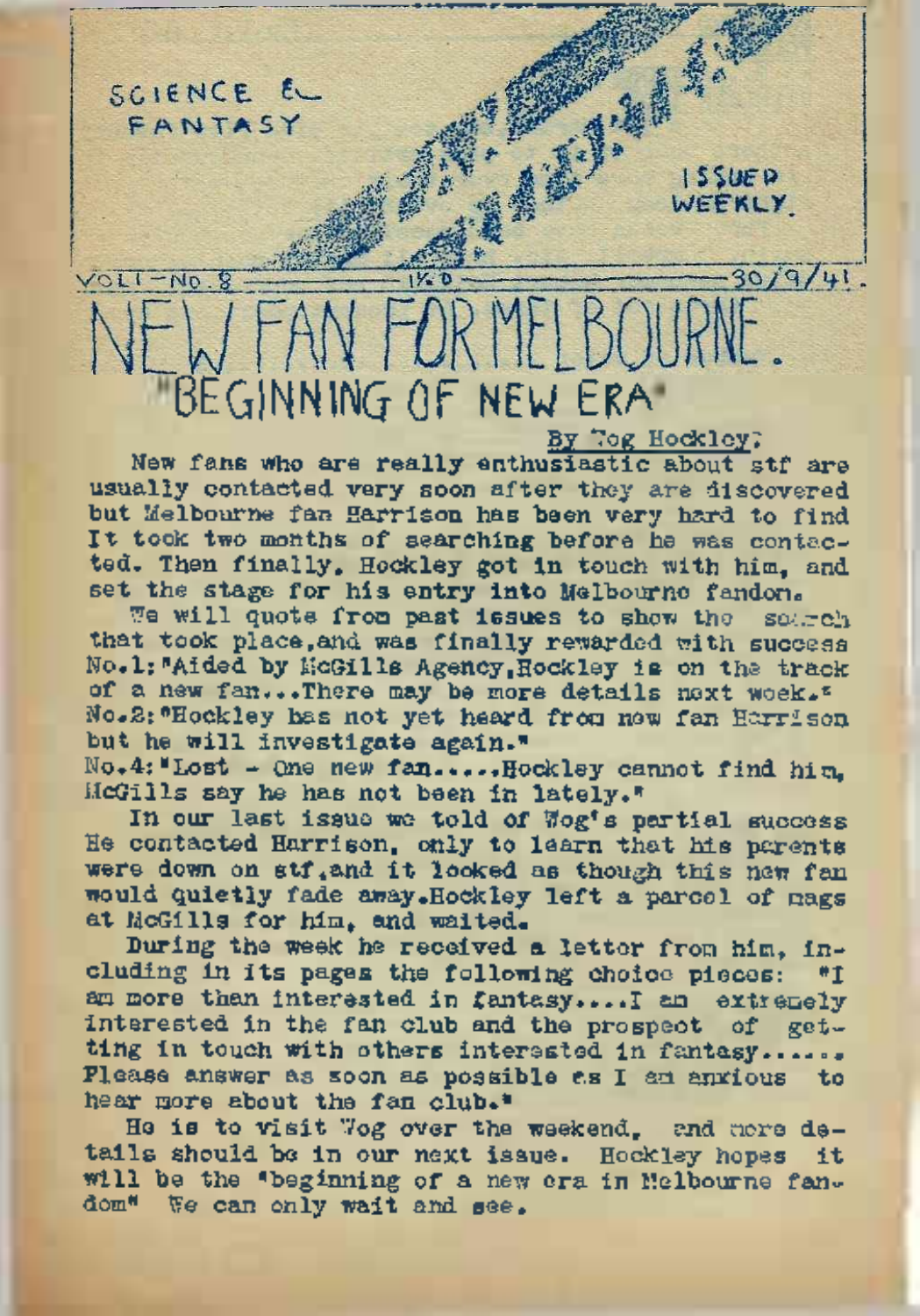PAGE TWO S.F.F. REPORTER

#### POLLS

Noog.". .AUTHORS **Jook** 100%

It is a lot harder, say some, to pick five favourite authors than it is to pick artists. Consequently they are taking more time over their choice. which is all right as long as they do eventually vote,

Three votes have been received, however, and whereas Smith, Campbell, etc. have all missed points, comparative newcomer Robert Heinlein has scored the maximum. three out of three. At present positions are:

Number of votes ... ..o. ® «o..... .. 3 HEINLEIN **BEING BEING 3** points E.E.SMITH.... .. .. ......on-JO.0o.. <sup>2</sup> <sup>n</sup> ASIMOV, J.W.CAMPBELL,DE CAMP,DEL REY, KELIER, MERRITT, ROCKLYNNE, VAN VOGT, WEINBAUM, H.G.WELLS.. .... ... ..... 1

Already there are twelve authors in the contest, after only three votes. This is due to the large number of authors, as compared with the small group of artists. Some people wanted us to change the number to ten favourites, but others said it would be hard to pick five who were extremely well liked, so we decided to leave the competition as it stands.

We expect a fairly large number of votes to come in before next issue, and this should make the contest a lot more interesting. Send in your vote as soon as you can.

# NEW IDEA.

We have a new idea with regard to the series of polls.When you send in your vote, also send in a list of contests you would like to be held. Our choice of subjects will in future depend a lot on what the readers want.

# HOBART VOTES.

During the week we received Hobart votes in the poll for artists. Unfortunately, they arrived about three days after the close of the poll. However, the major positions were not altered by these additional votes. Rogers is still No. I artist in the opinion of Australian fans.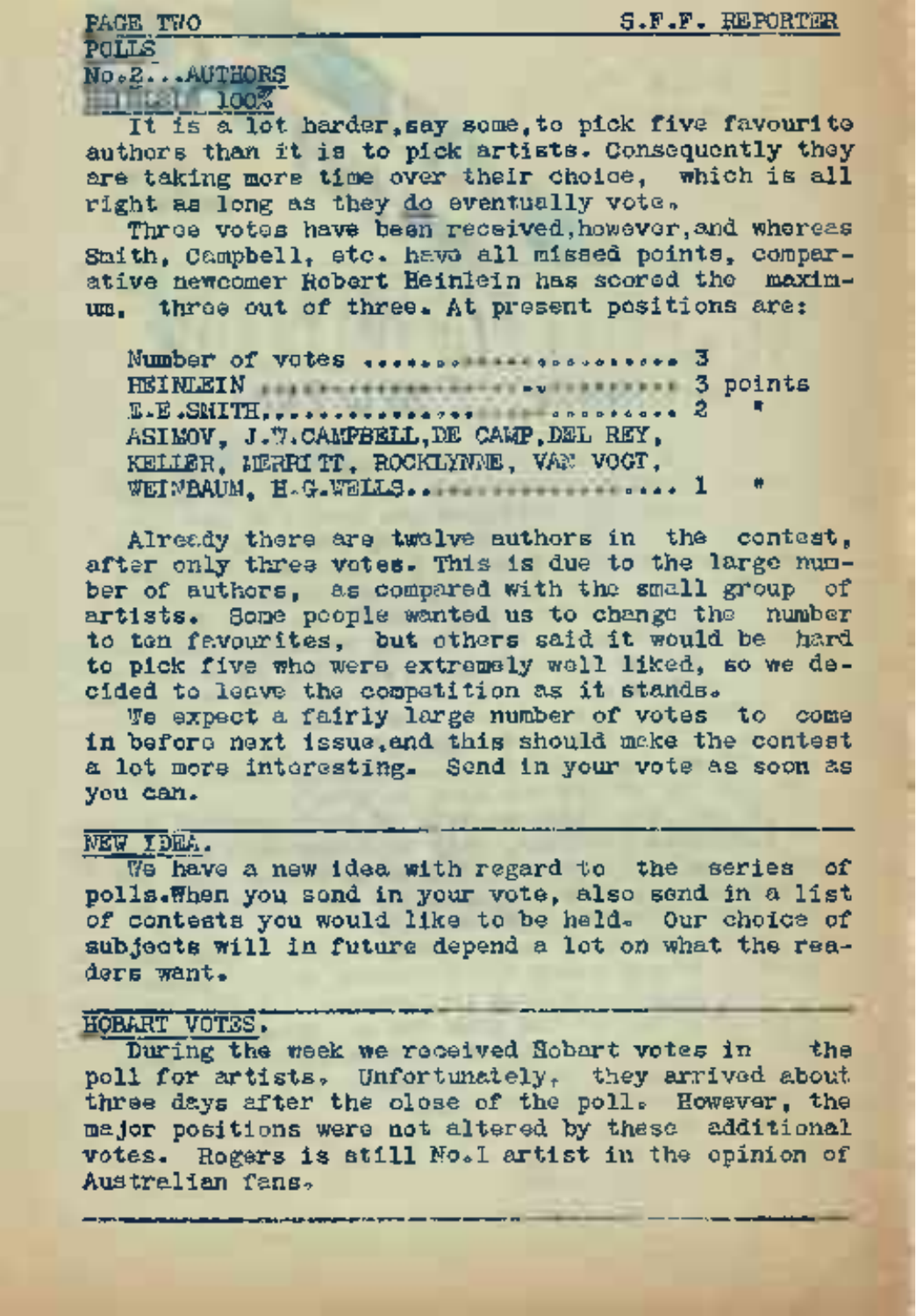S.F.F.REPORTER. PAGE 3

Melbournews by Wog Hockley. .Tasmanews by Don Tuck.

### FUTURIAN SERVICE

We wish to make an announcement about a service that the F.S.S. started when they started their plan of endorsing messages,etc.but which was never clearly announced. It is a service that is designed to help fans, certainly not to any great extent, but it may save some fans a lot of trouble and work.

Most fans do a lot of corresponding, and gradually build up a huge pile of old letters, which contain, amongst a lot of "talk," a few important statements which might be wanted for reference at any time. And since these statements may be wanted, all the letters must be kept. When a fan wants to look up somethine, he has to dig through these letters until he finds what he wants. This may take considerable time.

If you sort out all the stuff you are ever likely to need, and copy it out, using some sort of .index system, you will be able to dispense with the piles of old letters, and save yourself a lot of trouble when referring back.

The F.S.S. is quite willing to endorse these copies, providing they are genuine, so that the copies will be guaranteed accurate, preventing any disputes.

Take advantage of this offer now, send both originals and copies to the F.S.S., and they will do the rest.

#### MAGAZINES.

Cover on the latest Profan was done by a professional artist as Lindsay Johnston was unable to do it because of bad eyes.

Next Melbourne Bulletin will be done in elite type

UGH! From Melbourne: "Funniest sight of the week - K-T. parading around in a pair of pants, a few feathers, and some cocoa makeup as Red Eagle in "Pochahontas" a boy scowt (Wog's spelling) production.

# **WE REPEAT, UGH!**

In an advertisement in a Sydney shop, Astounding and Unknown are classed as WESTERNS! !!